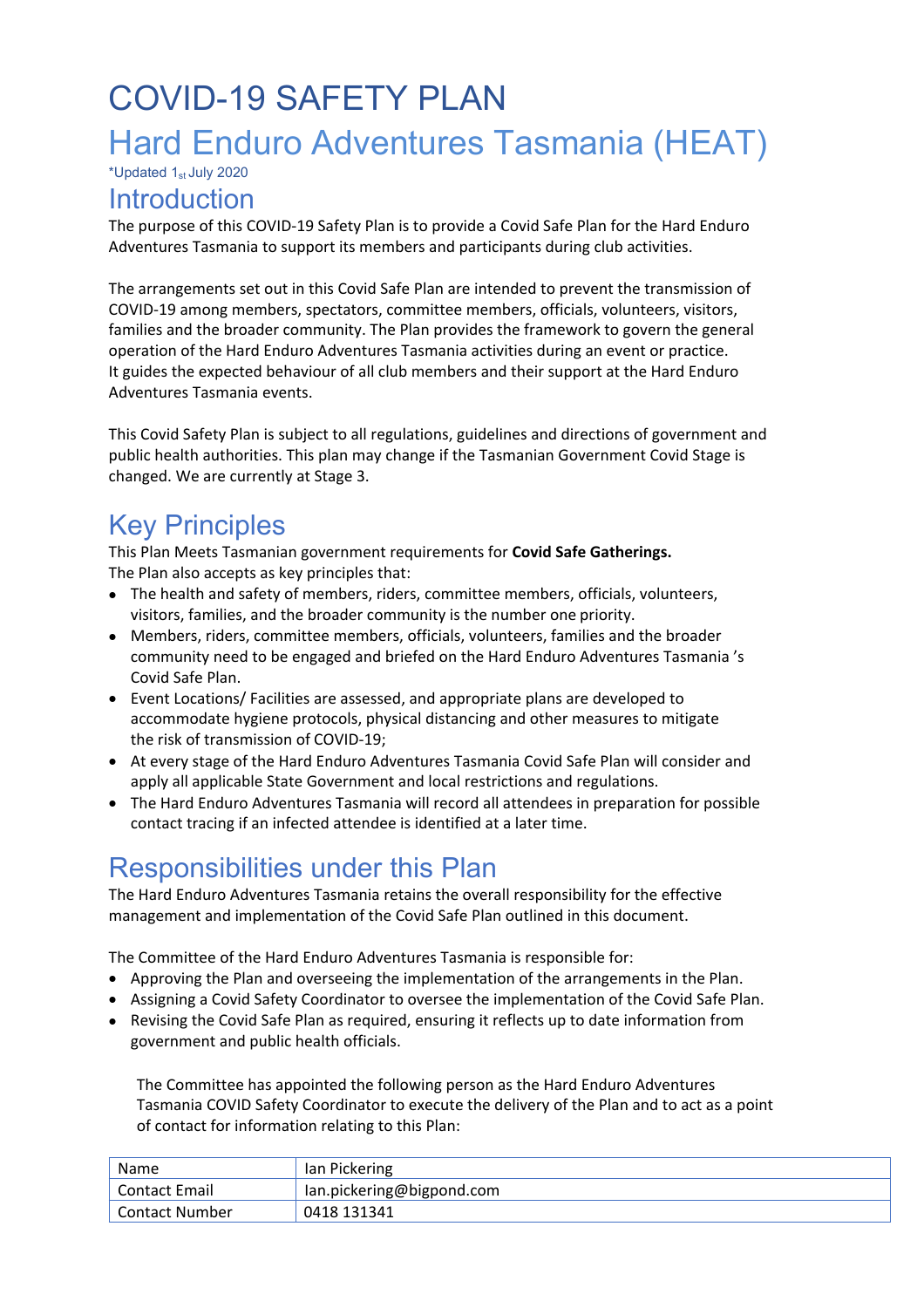The Hard Enduro Adventures Tasmania expects all members, riders, committee members, officials, and volunteers to:

- Comply with the health directions of government and public health authorities as issued from time to time.
- Be informed of this Covid Safety Plan by either:
	- o Reading the plan before commencing attending the event. (it is part of rider entry form)
	- o Attending Rider Briefing where the required actions of the Covid Safe Plan will be explained.
- Understand and act in accordance with this Covid Safe Plan
- Comply with any hygiene, testing and precautionary measures implemented by the Hard Enduro Adventures Tasmania as part of this plan.
- Act with honesty and integrity regarding the state of their personal health and any potential symptoms, and not to attend if they have any symptoms. (see next dot point)
- It is important to get tested if you have or have had any of the following symptoms in the past 7 days, even mild:
	- o fever (or signs of fever, including chills or night sweats)
	- o runny nose
	- o cough
	- o sore/itchy throat
	- o shortness of breath
	- o loss of taste or smell.
- Monitor their health after the event and take a cautious approach to self-isolation and reporting of potential symptoms to the Tasmanian Government COVID-19 Testing Clinics.

# COVID - Stage Restrictions

The Hard Enduro Adventures Tasmania will comply with the Tasmanian government's current Covid Stage Restrictions - which places limits on the type of activity that can be conducted and the number of people who can gather at locations/ facilities. The current Tas Government Covid Restrictions are Stage 3. The Tasmanian Government requirements for Sport & Recreation in Stage 3 are listed below.

From https://coronavirus.tas.gov.au/families-community/current-restrictions

#### *Sport and Recreation*

- *Gathering limits are now determined by the density of the area, up to a maximum of:*
	- o *250 people for an undivided space in an indoor premises; and*
		- o *500 people in an undivided space outdoors.*
	- o *Maximum density limit is one person per 2 square metres.*
	- o *Where the number of people permitted according to the density limit is less than the gathering limit, the lower number applies.*
- *For sporting and recreation facilities with multiple indoor or outdoor spaces, the gathering cap applies separately to each single undivided space. For example, a multi-purpose sporting venue with multiple, separate, undivided indoor spaces, could have up to 250 people in each of these spaces (the density limit applies).*
- *The maximum number of people permitted on a premises includes coaches, athletes, staff, volunteers, children and babies.*
- *Sporting and gym facilities must ensure there is at least one staff member or other authorised person present to supervise the premises at all times while it is being used (creation and maintenance of a record is recommended).*
- *Where practicable, attendees should maintain a distance of 1.5 metres from other people.*
- *Sporting activities permitted based on Level C of the AIS Framework for Rebooting Sport, meaning the following are permitted:*
	- o *full contact training*
	- o *full competition sport (contact and non-contact)*
	- o *sharing of equipment where necessary*
	- o *use of change rooms and other shared facilities.*
	- o *Larger teams should consider maintaining some small group separation at training and nonessential social gatherings should be limited.*
	- o *Gathering limits and the requirement to maintain physical distancing where practical applies to all sports, exercise and recreation.*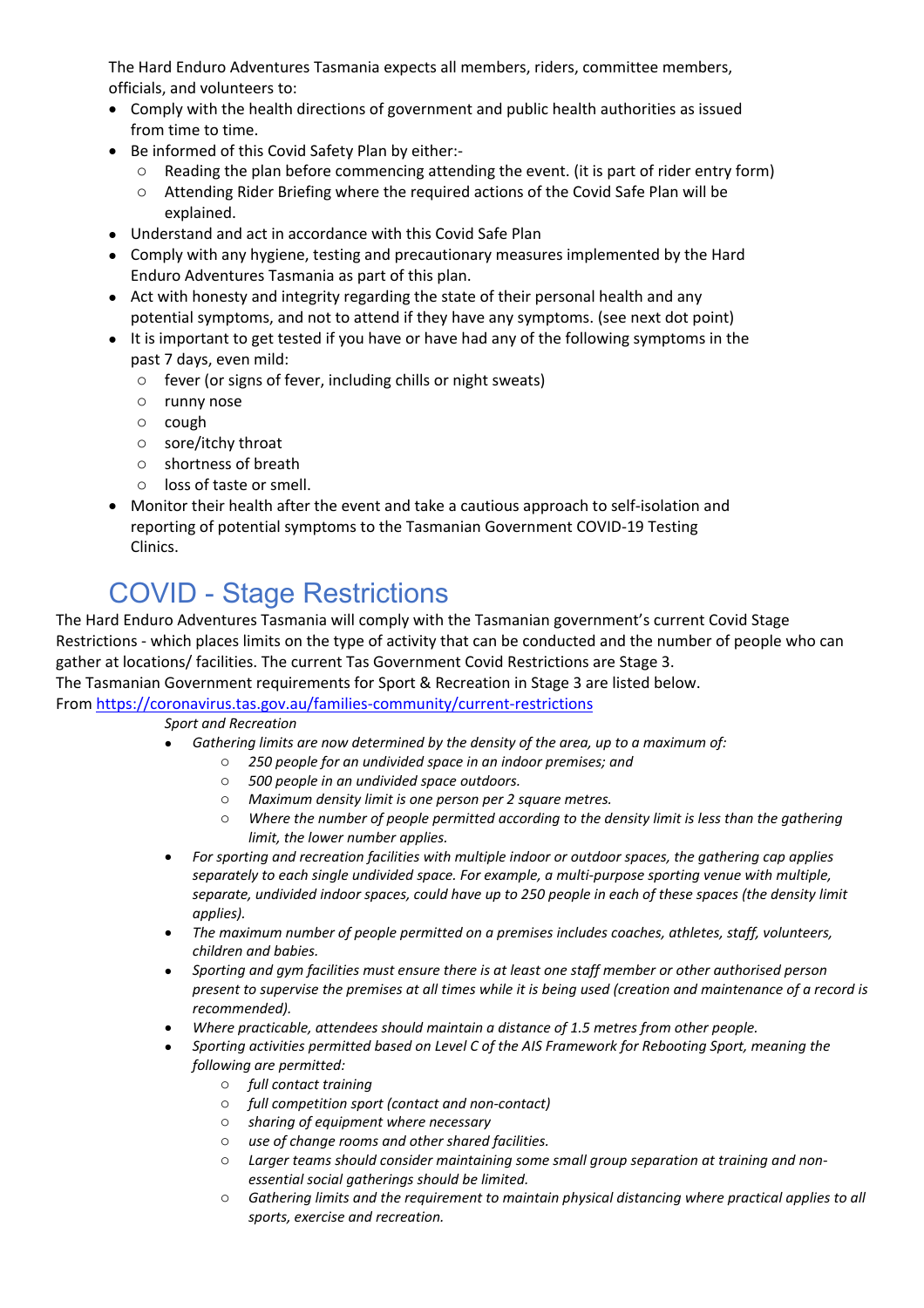## Covid Safe Plan for the Hard Enduro Adventures Tasmania

#### Your Health

• If you or any of your party are unwell or suffering Cold/Flu symptoms it is unacceptable for you to attend the event. It puts other people attending the event at risk and also future Xtreme Enduro Events.

## Entries/ Payments

 Entry details & payments will only be received online prior to the event, no entries or payments will be received on the day to avoid interaction with riders and money handling.

#### Parking

 When parking you must allow at least 1.5 Metres between your vehicle and any other vehicle. You may be asked by a committee member to shift your vehicle if it is their opinion you have not met this requirement.

## Registration / Scrutineering – on the day

- The Entry Desk will have a hand hygiene station at the entry and be cleaned/ disinfected regularly.
- At the Entry Desk riders, spectators etc will need to follow instructions of officials, and form a queue, following social distancing (1.5m) and hygiene requirements.
- At Scrutineering riders will put motorcycle on a stand and then step back while it is scrutineered.
- Hand sanitiser will be made available for riders, spectators, and officials at the entry desk & Scrutineering.
- Posters outlining relevant personal hygiene guidance will be on display.
- Avoid shared use of equipment entrants to bring own pen or sanitise pen between users.
- Any gathering locations provided will have capacity for at least 2 square metres of space per person.
- Suitable rubbish bins provided with regular waste disposal.

## Pit & Spectator Area

- Spectators, officials, volunteers, visitors, will following social distancing (1.5m) and hygiene requirements if inside the pits or at a spectator area.
- Posters will be displayed outlining relevant personal hygiene guidance.
- Sharing of equipment & tools is to be avoided, unless sanitised first.
- Each location will have capacity for at least 2 square metres of space per person, max people limits will be posted on the door of any indoor facility.
- Suitable rubbish bins provided with regular waste disposal.

#### Toilet Facilities

- Posters will be displayed outlining relevant personal hygiene guidance
- Hand sanitiser will be made available at entry and exit points to the portable toilets.
- Suitable rubbish bins provided with regular waste disposal.

## While in Attendance

- The Covid Safe Plans will be explained at the Rider Briefing (Previously communicated in the online entry)
- It is expected that social distancing and hygiene requirements (1.5Metres) will always be observed during the day.
- Hand sanitiser will be available at the toilet facilities, entry desk, scrutineering and